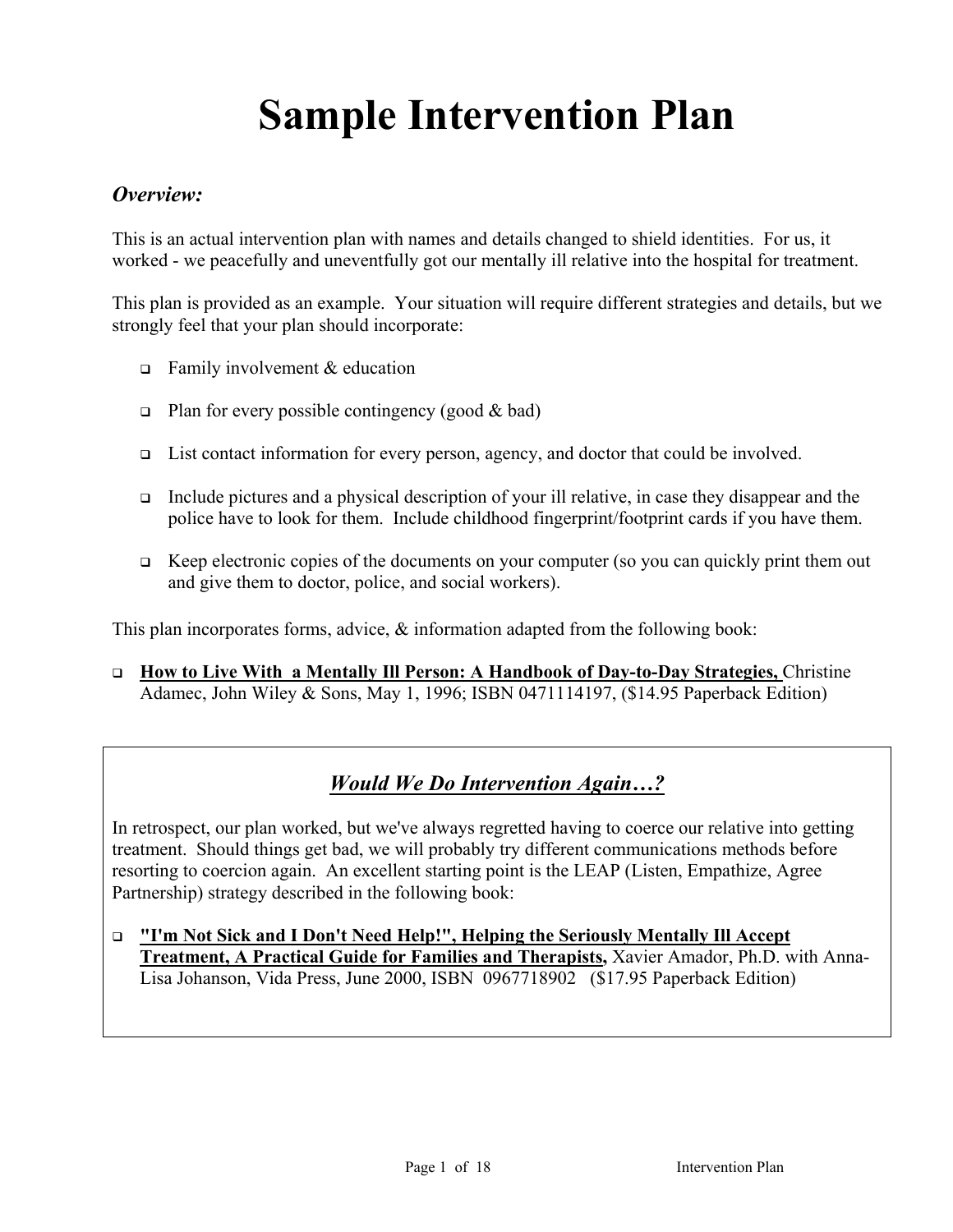# **Table of Contents**

| 1.               |                   |                                                                                                         |  |
|------------------|-------------------|---------------------------------------------------------------------------------------------------------|--|
| 2.               |                   |                                                                                                         |  |
|                  | 2.1               |                                                                                                         |  |
|                  | 2.2               |                                                                                                         |  |
|                  | 2.3               |                                                                                                         |  |
|                  | 2.4               |                                                                                                         |  |
|                  | 2.5               |                                                                                                         |  |
|                  | 2.6               |                                                                                                         |  |
|                  | 2.7<br><b>HIM</b> | CONTINGENCY #6 - BILL LEAVES THE HOUSE, BUT HE DOESN'T GO THE MOTEL, AND WE LOSE ALL CONTACT WITH<br>10 |  |
|                  | 2.8               | CONTINGENCY #7 - BILL DRIVES UP TO A BROTHER'S/SISTER'S HOUSE WHILE WE ARE STILL DOWN HOME 10           |  |
| 3.               |                   |                                                                                                         |  |
| $\overline{4}$ . |                   |                                                                                                         |  |
| 5.               |                   |                                                                                                         |  |
| 6.               |                   |                                                                                                         |  |
| 7.               |                   |                                                                                                         |  |
| 8.               |                   |                                                                                                         |  |
| 9.               |                   |                                                                                                         |  |
| 10.              |                   |                                                                                                         |  |
| 11.              |                   |                                                                                                         |  |
| 12.              |                   |                                                                                                         |  |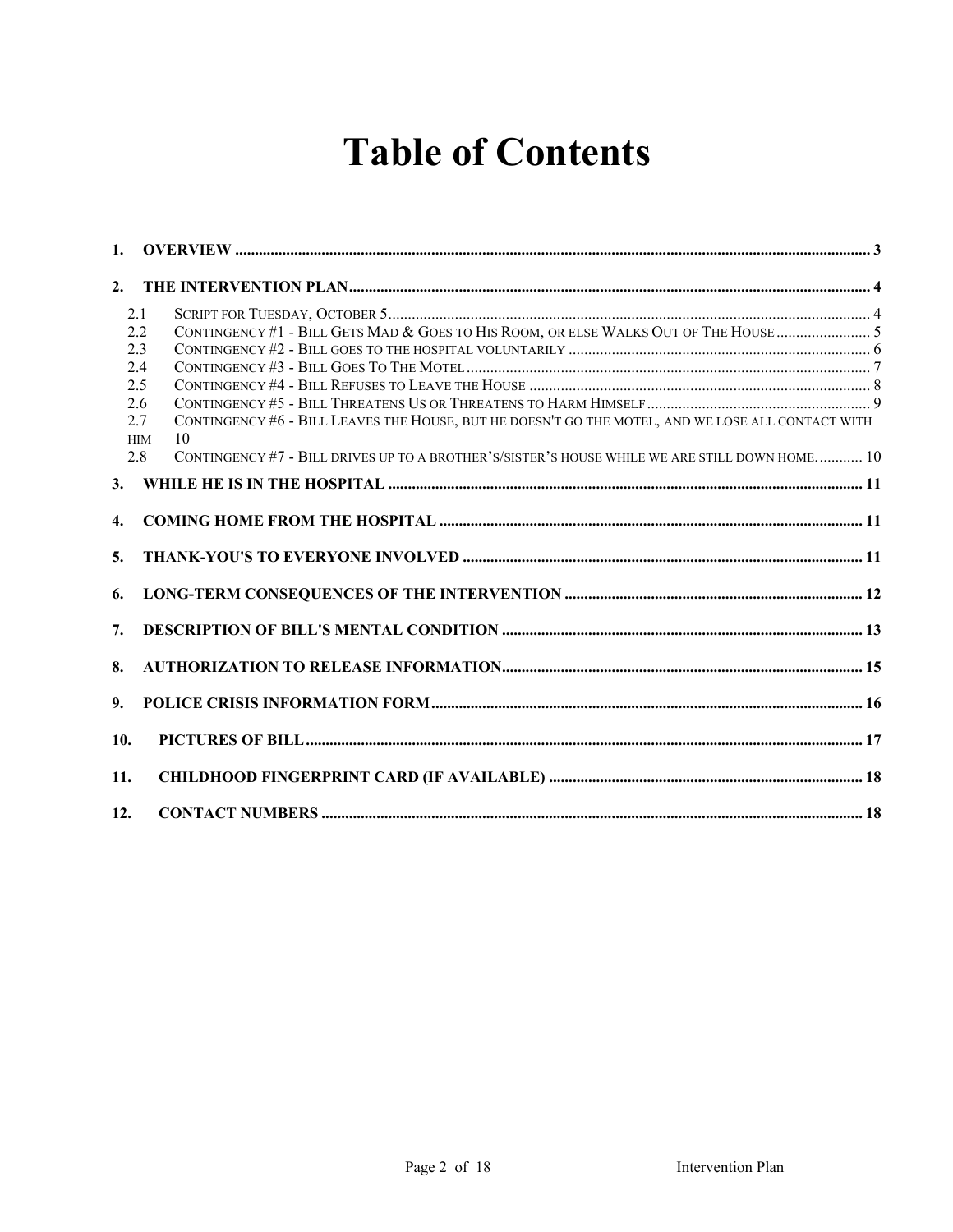#### **1. Overview**

This document describes a plan to force Bill to get medical and psychiatric help for schizophrenia.

At this writing Bill is unemployed, having quit his job of 5 years last May. He stays at our parent's home all day, and does nothing but smoke cigarettes and watch TV. His only times outside the home are occasional walks, during which he talks to himself and makes angry comments about the people spying on him.

His schizophrenia has gotten worse since he quit his job (the muttering during his walks has developed over the last few months). He has stopped looking for a job, and has cancelled all medical appointments. Each of us separately has tried to talk with him about seeing his doctors, but with no luck. He will not listen to anyone, and insists that he is fine, and that there is no problem.

His condition is weighing heavily on the family. He is often angry, though he is not violent. He does not help out around the house or contribute financially to utilities or food. We do not know:

- $\Box$  Whether he is taking his medication
- Whether he still has health insurance.
- $\Box$  the state of his finances

We are afraid that Bill will eventually do something that will endanger his health or our parent's safety. Our fears include:

- Violence
- Suicide
- Financial crisis if Bill gets seriously ill and does not have health insurance.
- $\Box$  Our parent's health deteriorating under the strain of dealing with Bill
- The long-term financial and emotional burden of supporting Bill

Our only leverage is that Bill depends on us for room and board. From now on we will make that free room and board available only when Bill sees his doctors and takes his medicine regularly. Any deviation or backsliding means that he must live elsewhere, and that he will not have a key to the house.

Our hope that this will force him to get better. Our fear is that it could backfire, and that in his anger he would run away, eventually run out of money, and end up on the streets. Or end up dead.

The following pages describe the plan. It will involve the immediate family (parents, brothers, sisters), Bill's psychiatrist Dr. Jones, and possibly psychiatric crisis workers and the local police. The plan attempts to describe the possible situations that can develop in forcing Bill to get help, and how each of us can help deal with these situations.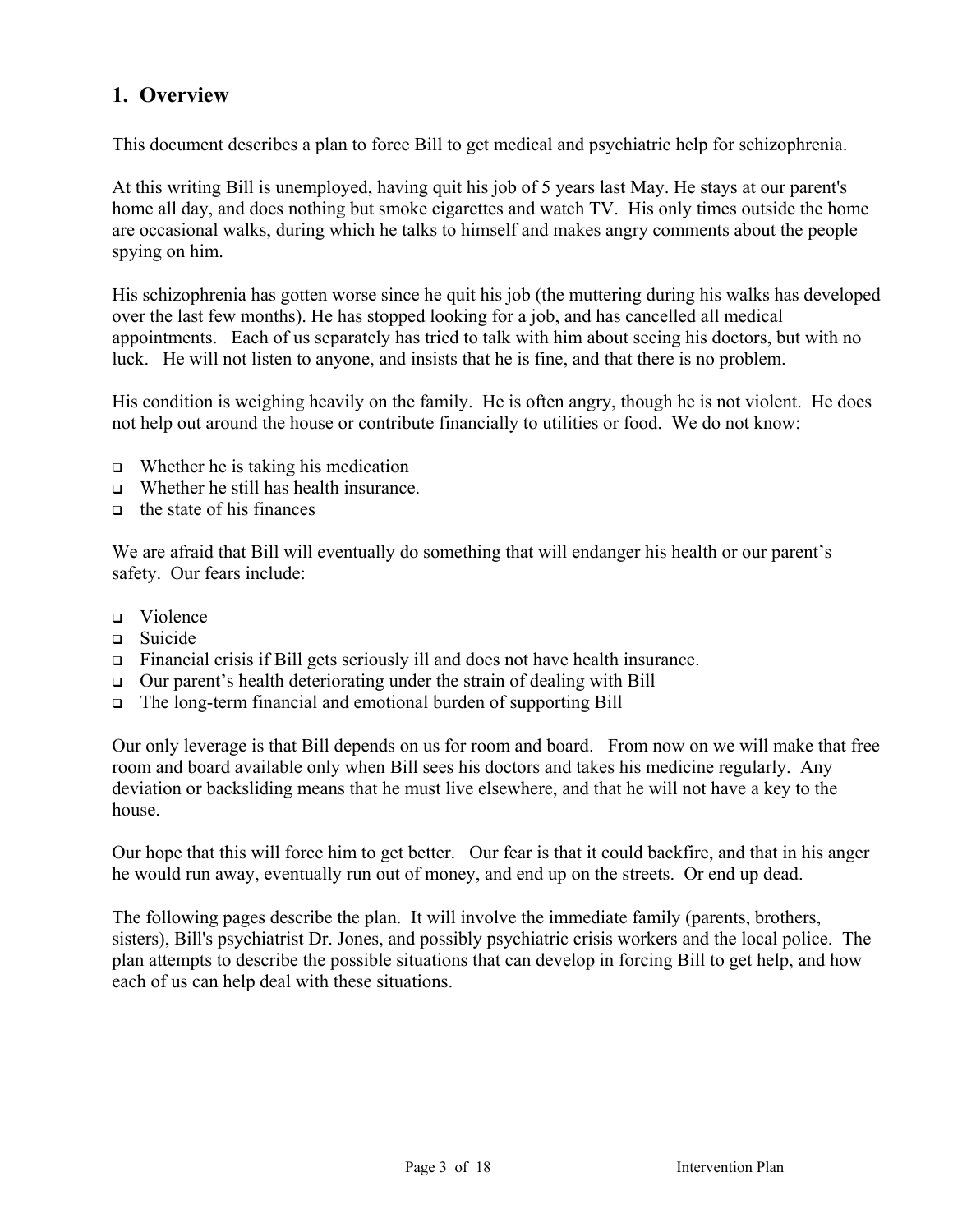#### **2. The Intervention Plan**

#### **2.1 Script for Tuesday, October 5**

The target day is Tuesday, October 5, 1997.

All of the brothers and sisters will meet at the mall parking lot at 9:00 AM, then proceed to the house.

We will enter the house, and, with our parents, we will ask Bill to come to the living room.

Each of us will tell Bill something like the following: (and each of us must emphasize that this is a decision by his brothers and sisters, so that he doesn't blame our parents). Please keep it short & sweet, so that we don't overload him.

*You are not well. You are not behaving normally, and you haven't held a job since February of last year. Your behavior - and your financial situation - have gotten worse since then. We are afraid that you are going to get worse, and that you will not have the money to pay for medical treatment and medicines.*

*We believe you when you say that you are taking your medications. Unfortunately, the medicine doesn't seem to be working. You are acting the same way you did before you started taking these medicines.*

*We think that something is happening in your body to make those medicines not work. And we think that you can't hold a job because the medicines are not working.*

*We love you, we've supported you since you quit your job, and we want you to get better. The way to get better is to check into the hospital so that you can get a complete checkup, and to talk with your doctors about how you are feeling.*

*If you go to the hospital and stay there until the doctors say that you are better, then and get better, then you are welcome to stay at the house for as long as you wish – <i>provided that you continue to see your doctors and take your medicines.*

*If you don't want to do this, then we must do something that will deeply hurt us and make you very angry with us. We will immediately change the locks, and we will ask you to leave the house and go to a motel until you find a new place to live. We will give you enough money to pay for a motel room for two weeks, and will give you money for food. After that you must pay for your own housing and food.*

*We know that you will be very angry with us regardless of your decision, but we are doing this very difficult thing because we love you and want you to get better.*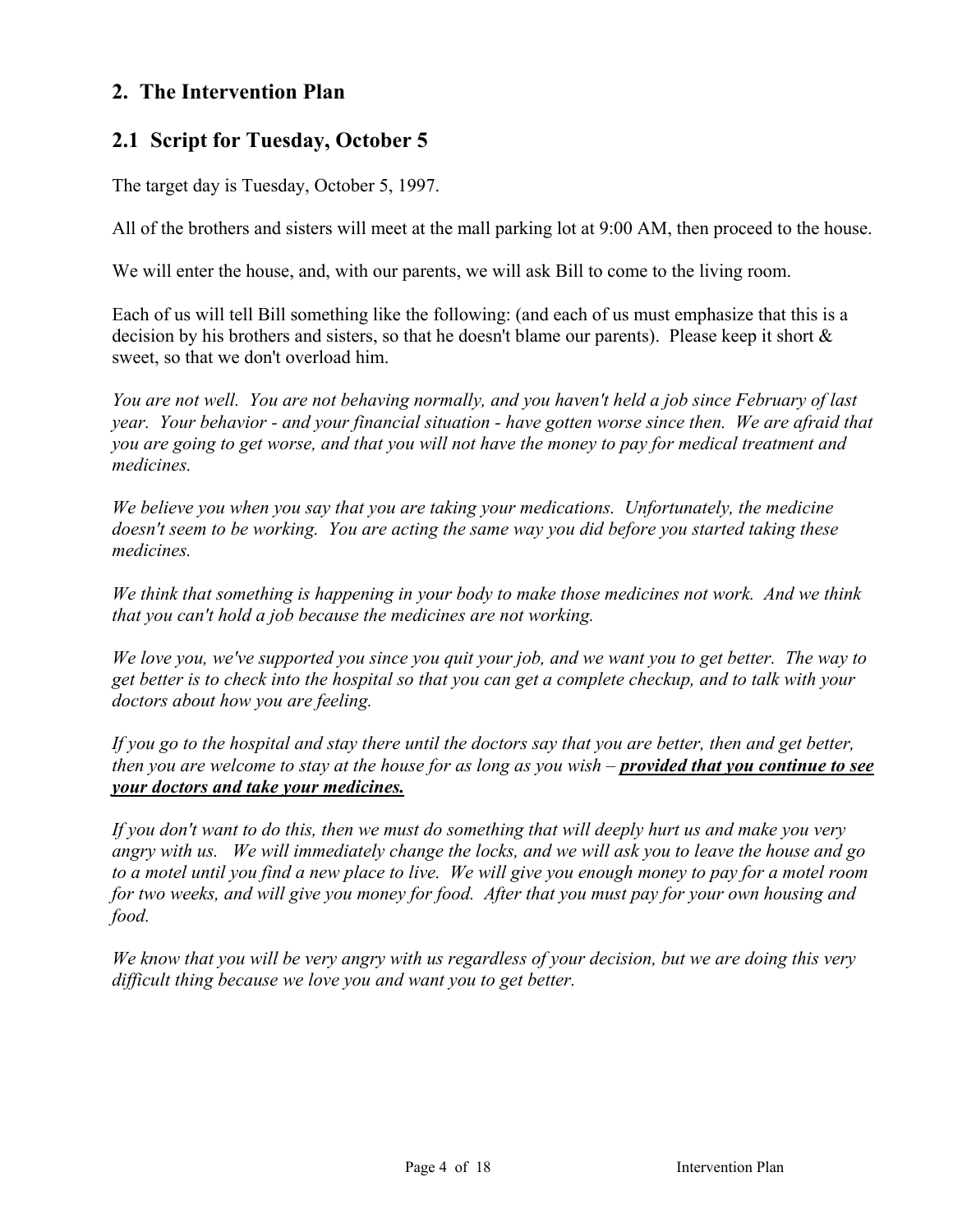### **2.2 Contingency #1 - Bill Gets Mad & Goes to His Room, or else Walks Out of The House**

- $\Box$  If Bill gets mad and goes to his room to sulk, then
	- $\rightarrow$  We give him an hour to cool down.
	- $\rightarrow$  After that hour, we ask him what his decision will be.
	- $\rightarrow$  If he refuses to leave his room, then we call the police to have him removed (see Contingency #3)
- If Bill walks out of the house before/after we finish talking with him...

 $\rightarrow$  If he leaves for a walk, then we note the time he left and the direction he's going

 $\rightarrow$  If he takes his car, then we note the time he left and the direction he's going, and whether he is driving angry

- $\rightarrow$  We wait until he comes back, then ask him about his decision
- $\rightarrow$  If he doesn't come back after two hours, then we ask the police to look for him, and we go looking for him. Our parents will go with us, while two of the brothers/sisters stay at the house to wait for the locksmith.
- $\rightarrow$  We still change the locks on the house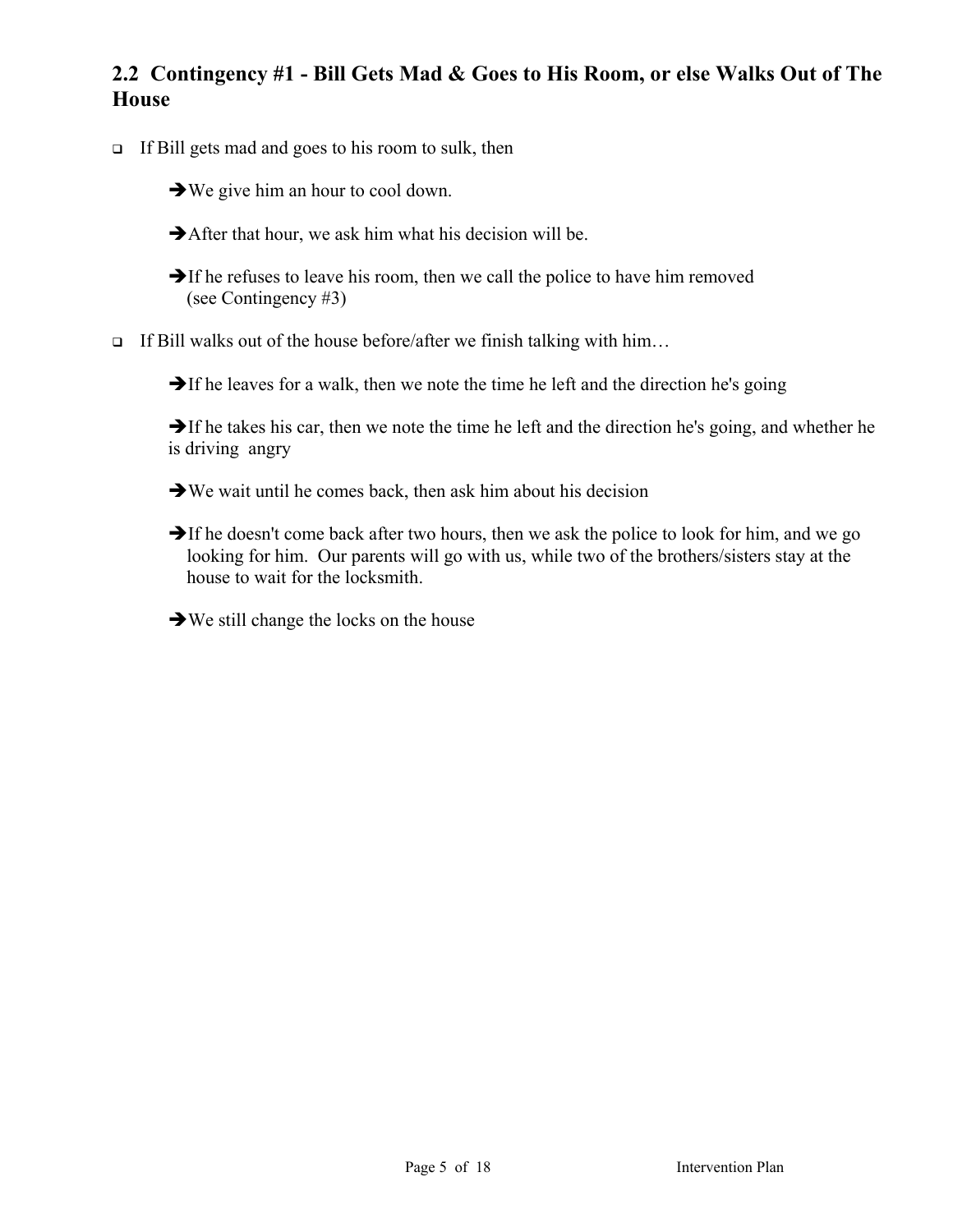### **2.3 Contingency #2 - Bill goes to the hospital voluntarily**

- $\Box$  We help him pack
- $\Box$  We still change the locks on the house.
- We notify Dr. Jones that Bill is coming in for treatment he will notify the triage nurse and on-call doctor that Bill is coming in for evaluation. Dr. Jones will be around until 5 or 6PM on Friday.

At the Emergency Room we tell the staff that Bill is coming in for a psychiatric evaluation, at the recommendation of his outpatient psychiatrist Dr. Jones. We also ask if we could wait in the room set aside for psychiatric evaluation. They will perform a preliminary physical, and another physical would be performed when he was admitted as an inpatient in the psychiatric unit.

#### *(Ask that they call us immediately if Bill checks himself out early*).

- $\Box$  We give the evaluating doctor a written summary of:
	- \*Bill's behavior since he started living at home.
	- \*Details of how he quit his job
	- \*Examples of things he has said and done
	- \*Our observations on his behavior
- If Bill is calm, we ask Bill to sign a waver that allows us to:
	- \*Discuss Bill's medical condition with his doctors
	- \*Get access to results of his medical tests.
	- \*Find out the dates for his medical appointments.
	- \*Find out if he showed up for appointments.
	- \*Find out if he picked up his medicines.

#### *We ask the doctors to notify us if Bill checks out early (we give them our phone #s).*

- $\Box$  We ask the doctors the following questions:
	- \*Can blood (or other tests) indicate whether he has been taking medication?
	- \*Could other physical conditions (thyroid, blood sugar problems) cause or intensify these problems?
	- \*Ask if Bill has had a recent general physical exam.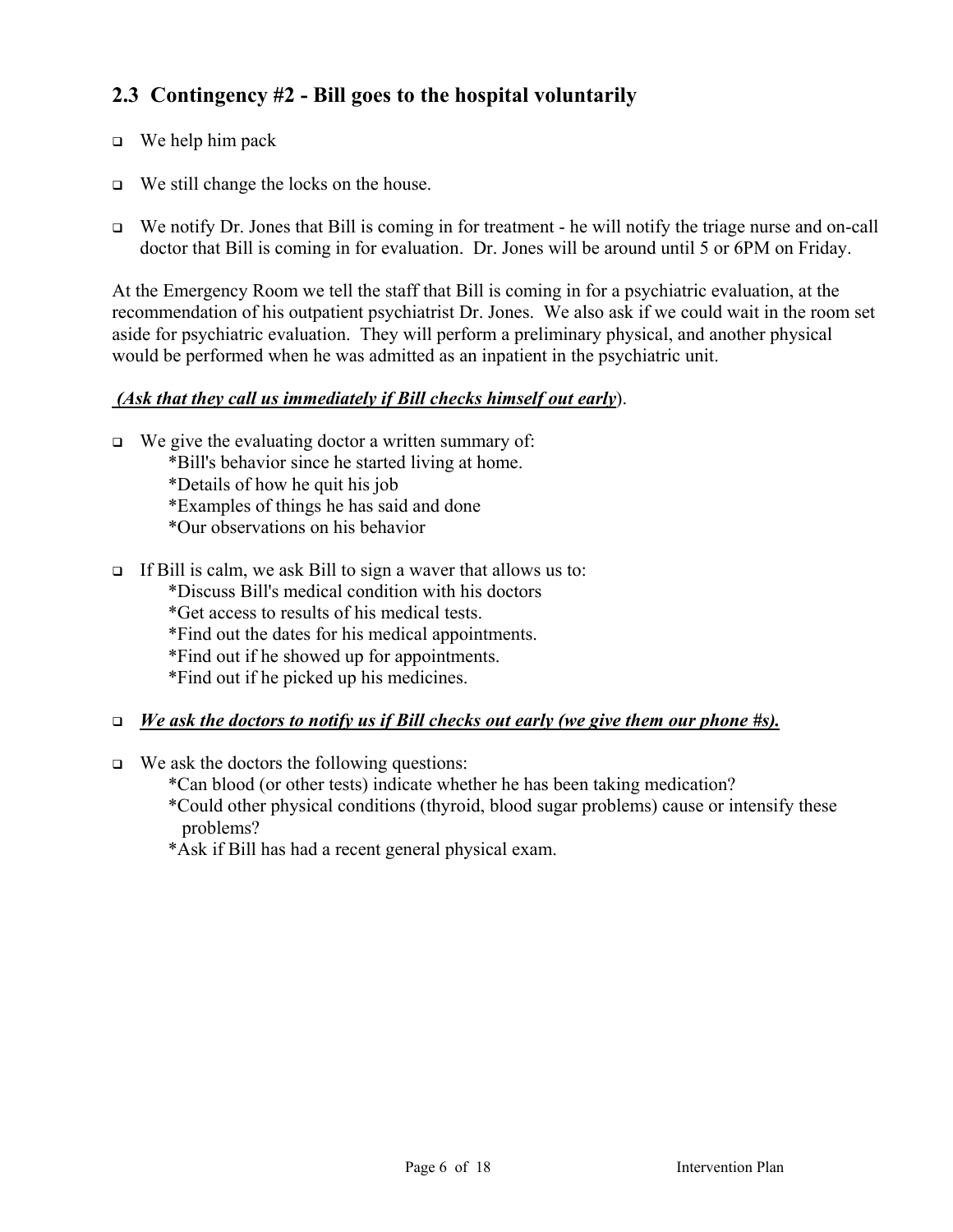#### **2.4 Contingency #3 - Bill Goes To The Motel**

- $\Box$  We help him move his clothes, belongings, and cookware to the hotel.
- □ We change the locks on the house.
- □ We give him envelopes with cash for the motel room and food.
- $\Box$  We remind him that if he tries to get back into the house, we will call the police.
- $\Box$  Our parents have their mail temporarily held at the Post Office.
- $\Box$  Each of us calls Bill daily to see how he is doing.
- $\Box$  Our parents stop over several times/week to drop off his mail, and, if they feel comfortable with his behavior, invite him to lunch in a public place.
- $\Box$  We ask our neighbors to contact us if Bill is seen around the house.
- If it looks like Bill is no longer staying at the motel: \*Motel management haven't seen him \*His car isn't at the motel at night \*He doesn't answer his telephone.

Then we ask the police to locate him, and we give them copies of this document.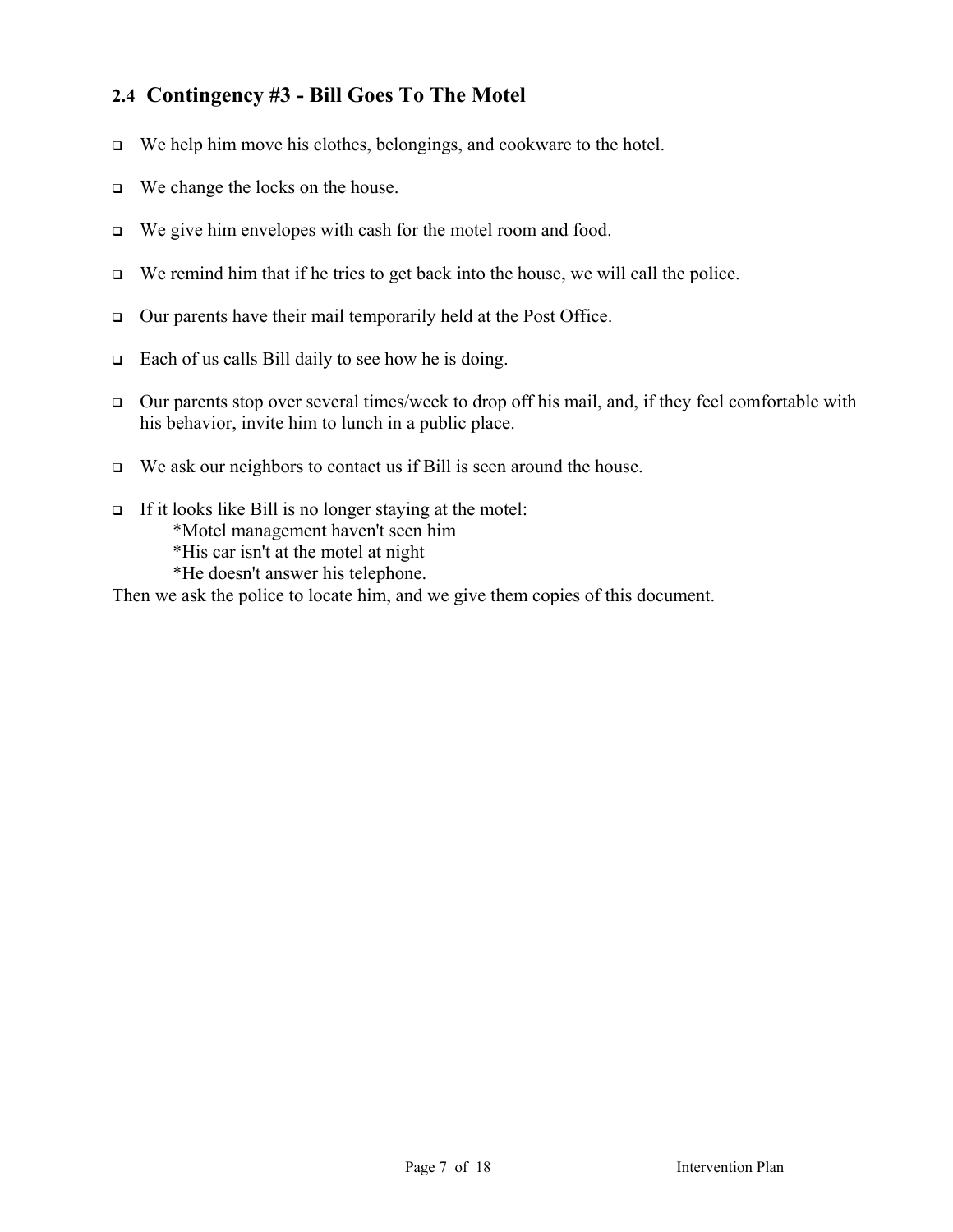#### **2.5 Contingency #4 - Bill Refuses to Leave the House**

- On the day before "D-Day", we will call the local police, and describe our plans for Friday morning.
- If Bill refuses to leave the house, then we must call the local police to have him removed from the house. The town officers have been trained to handle psychiatric emergencies.
- $\Box$  Our parents will have their passports, driver's licenses, and property tax bills to prove that they are the house owners, in case Bill says that HE's the owner.
- $\Box$  When the police arrive, we will brief them on the situation:
	- $\rightarrow$  We tell them Bill's location within the house.
	- $\rightarrow$ Bill is a schizophrenic who hasn't been taking his medicine.
	- $\rightarrow$ Bill has been having delusions (i.e. people spying on him and reading his thoughts)
	- $\rightarrow$ Bill is often angry.
	- $\rightarrow$  Bill is not a violent person, and has never struck or hurt anyone.
	- $\rightarrow$ Bill does not have any guns or knives.
- $\Box$  We will talk with the officer about how we can legally keep Bill from re-entering the house.
- If during the eviction Bill gets violent, is clearly delusional, or threatens harm to himself or us, then we will encourage the police to take him to the hospital for evaluation. (Under state law, he can be held for 72 hours if he is deemed a threat to himself or others). We will also see if the police could transport Bill to the hospital via an ambulance, rather than a police car.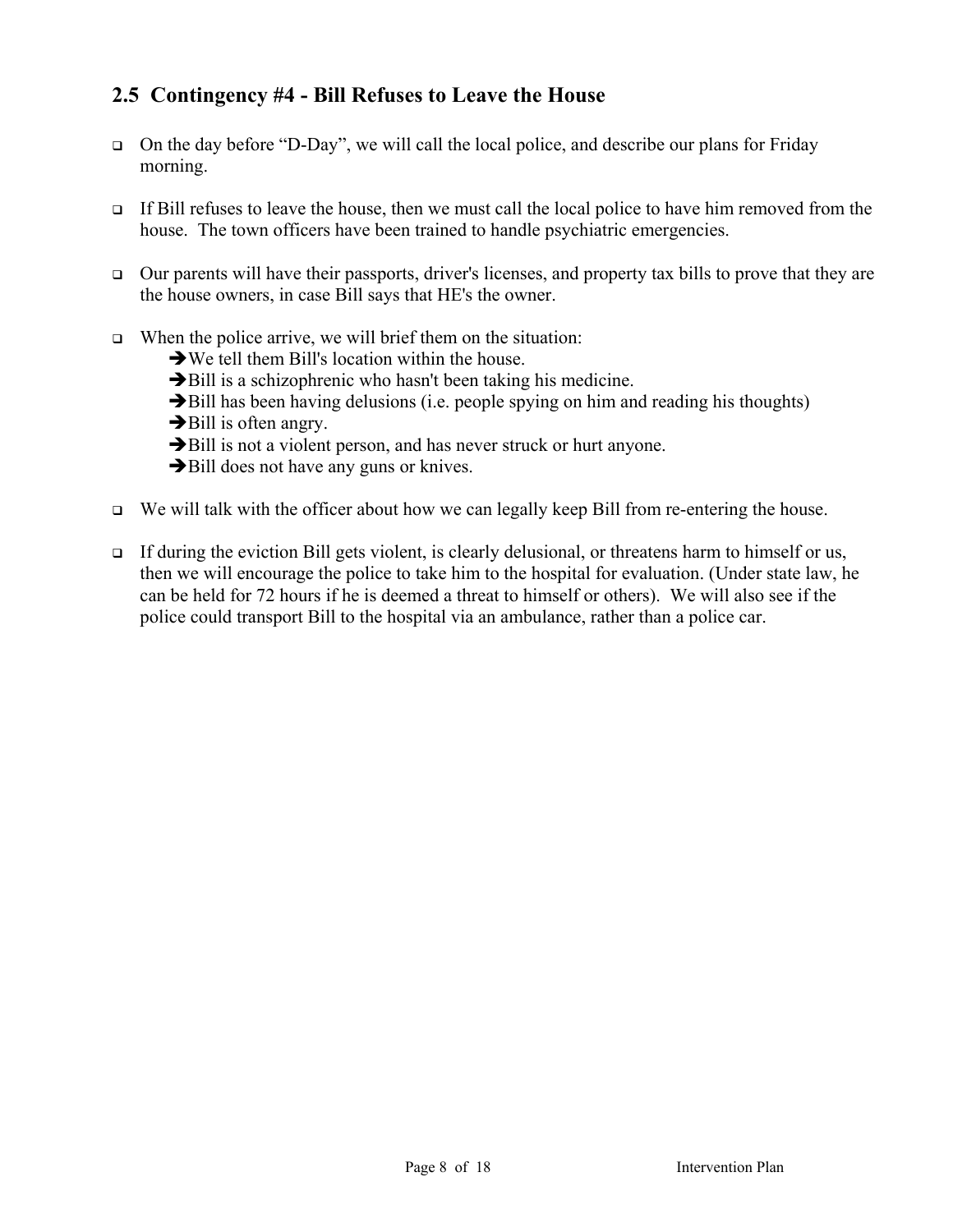### **2.6 Contingency #5 - Bill Threatens Us or Threatens to Harm Himself**

If Bill becomes physically violent, then we leave the house and call 911 to summon the police. (Our parents must make sure that their cell phone is charged, ready, and in their possession).

Once the police arrive, we will describe the situation to them and let them handle it. They will decide on whether to summon a psychiatric emergency worker to the scene. We must recommend that he be taken to the hospital that has his medical records & doctors.

After the police have gotten Bill under control, we will encourage them to summon an ambulance to take Bill to the emergency room, rather than go there in a police car. The psychiatric worker will help us fill out a form XYZ authorizing the first phase of involuntary commitment. Under this order Bill can be held for up to YYY days for evaluation.

After this time, if the doctors feel that Bill should remain for treatment and he is found uncooperative about voluntary commitment and a potential danger to himself or others, then a judge must rule on a schedule YZX form, which would authorize involuntary hospitalization for another TBD days.

If Bill is violent or threatens to harm us, then we must also notify people who could be targets of that anger, which include:

- Dr. Jones
- Bill's former co-workers
- $\Box$  Bill's friends

Any additional documentation that could help establish a disturbed state of mind?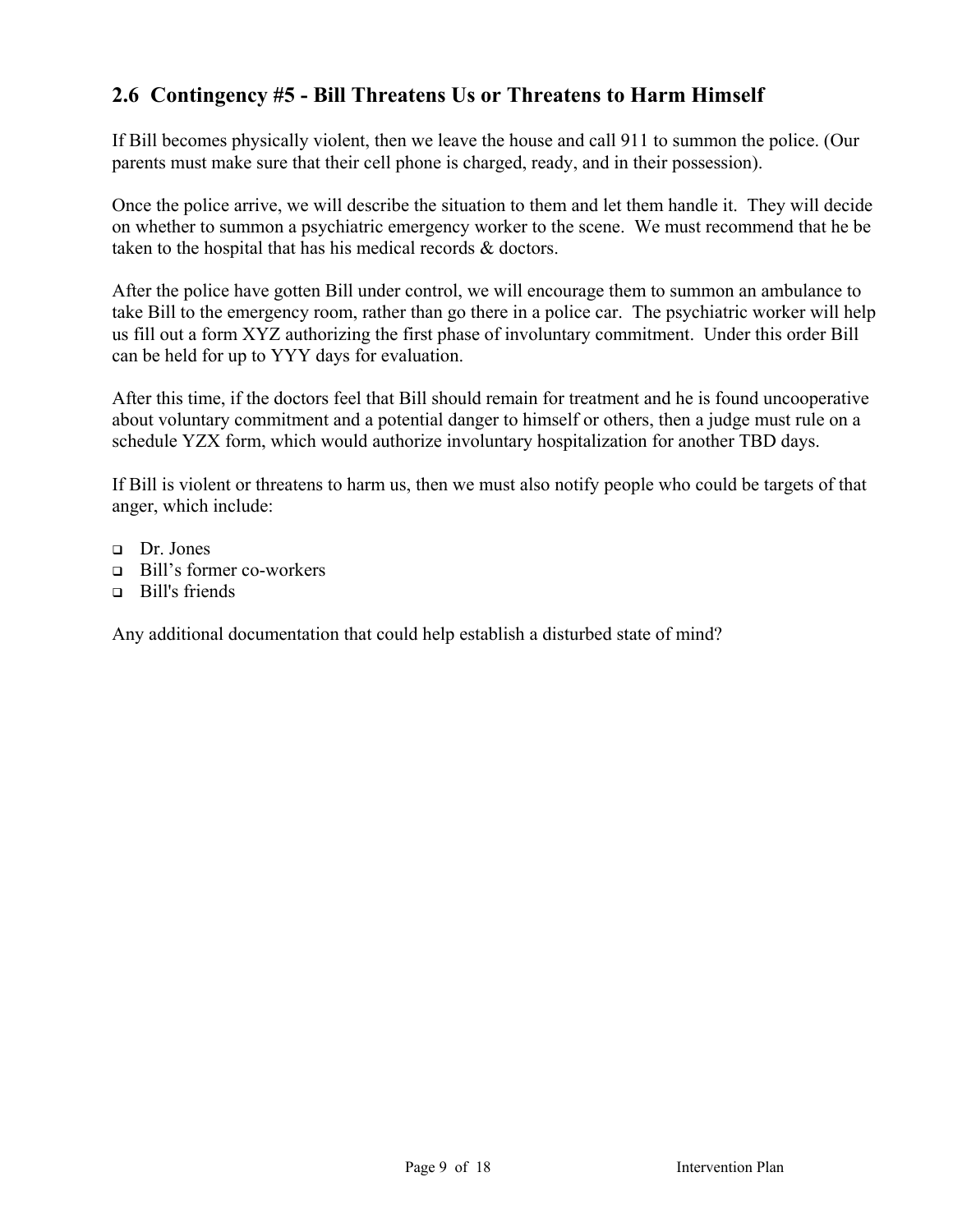#### **2.7 Contingency #6 - Bill Leaves the House, but he doesn't go the motel, and we lose all contact with him**

If it looks like Bill is no longer staying at the motel: \*Motel management haven't seen him \*His car isn't at the motel at night \*He doesn't answer his telephone. Then we ask the police to locate him.

#### **2.8 Contingency #7 - Bill drives up to a brother's/sister's house while we are still down home.**

- Our spouses and our children will not let Bill into the house, and they will call 911.
- The affected brother/sister will return home.
- $\Box$  The others will stay with our parents.
- Our parents will call the local police, in case Bill returns.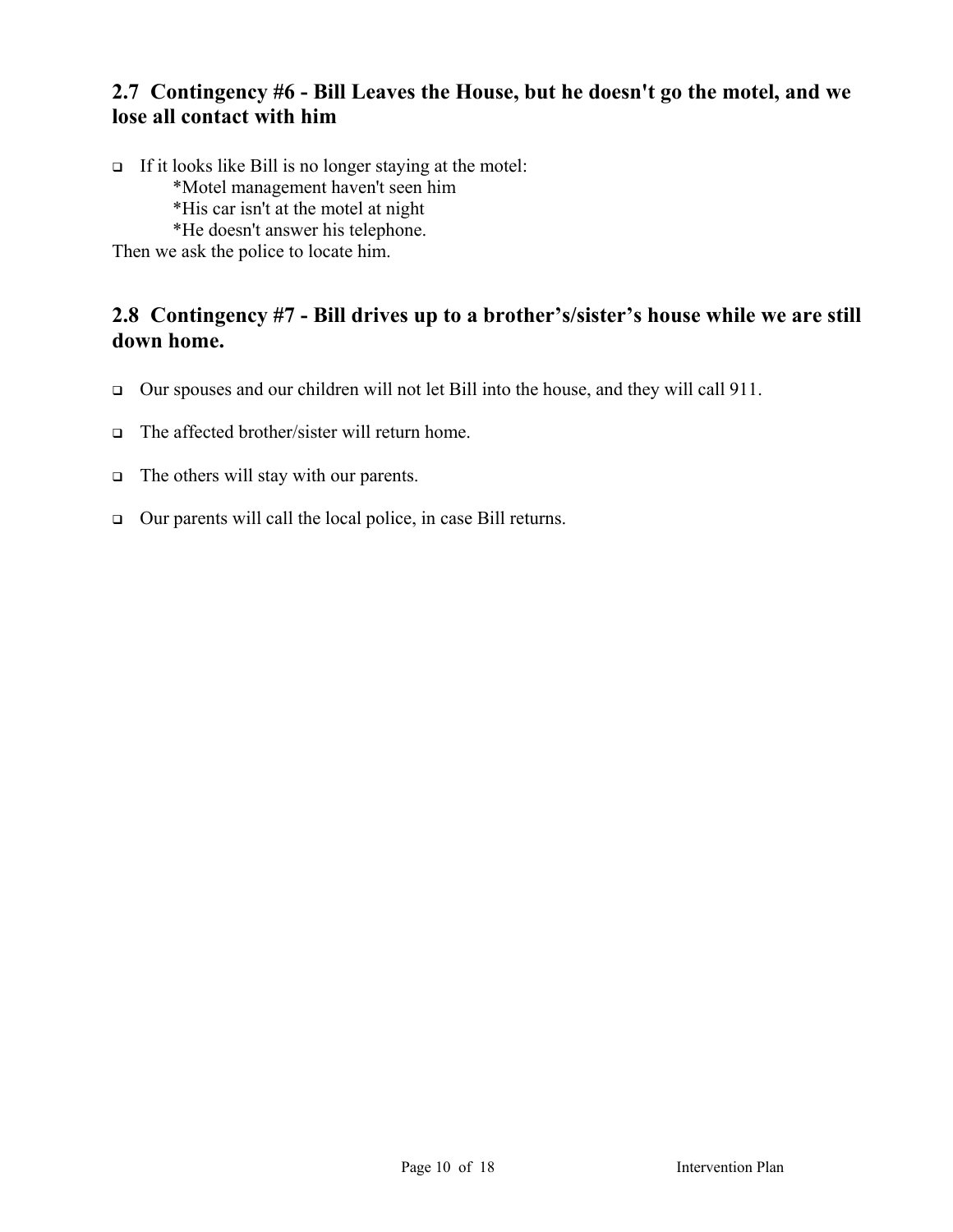#### **3. While He Is In The Hospital**

While he is in the hospital, it is important that we maintain contact with him so that he doesn't think that we've abandoned him.

- At least one brother/sister will call him each day. (We will make up a schedule to make sure this happens)
- $\Box$  Mom & Dad will go up to visit him each day, along with any brothers & sisters that can go along. If he is doing well  $\&$  is not delusional or angry, then we will allow the nephews and nieces to go along as well.
- After each visit and phone call, we will write down our observations  $& FAST$  them to his doctor. (We will also keep copies in a separate notebook). While his doctor legally cannot discuss Bill's condition with us, the law does not prevent him from listening to our comments & opinions. *We are the experts on Bill, and our input is crucial to effective treatment!*

#### **4. Coming Home From The Hospital**

As a family, we will all go to the hospital together to pick up Bill. The brothers and sisters will go up to the ward for the exit meeting with the doctors, while the Mom & Dad will stay in the hospital lobby & watch the kids.

Note: beforehand, we must explain to the kids why their uncle is in the hospital. It should be made matter-of-fact, and treated like any other illness that requires hospitalization.

During the exit meeting with Bill and his doctors, we will review his medications & the doctor's recommendations. We will re-iterate to Bill that we love him, and that he is welcome to live at home so long as he stays on his meds, and avoids such behaviors as talking to himself while sitting with the family.

Once we leave the ward, we will go down to the hospital lobby & rejoin everyone. It is important that everyone talks to Bill and expresses their joy that he is well enough to leave the hospital.

When we get home, we will have a pizza, cake, and ice-cream party to celebrate his return. We will try to keep it brief, since he will probably be tired from the medicines and we don't want to overwhelm him.

The kids should be encouraged to play with their uncle - but they should be told beforehand that their uncle is still getting better  $\&$  the medicines make him tired, and thus may not be able to play with them for very long.

#### **5. Thank-You's To Everyone Involved**

After everyone is recovered from the stress of the situation, we should all send thank-you cards to the people who were caring for Bill. It's the least they deserve for helping him get better.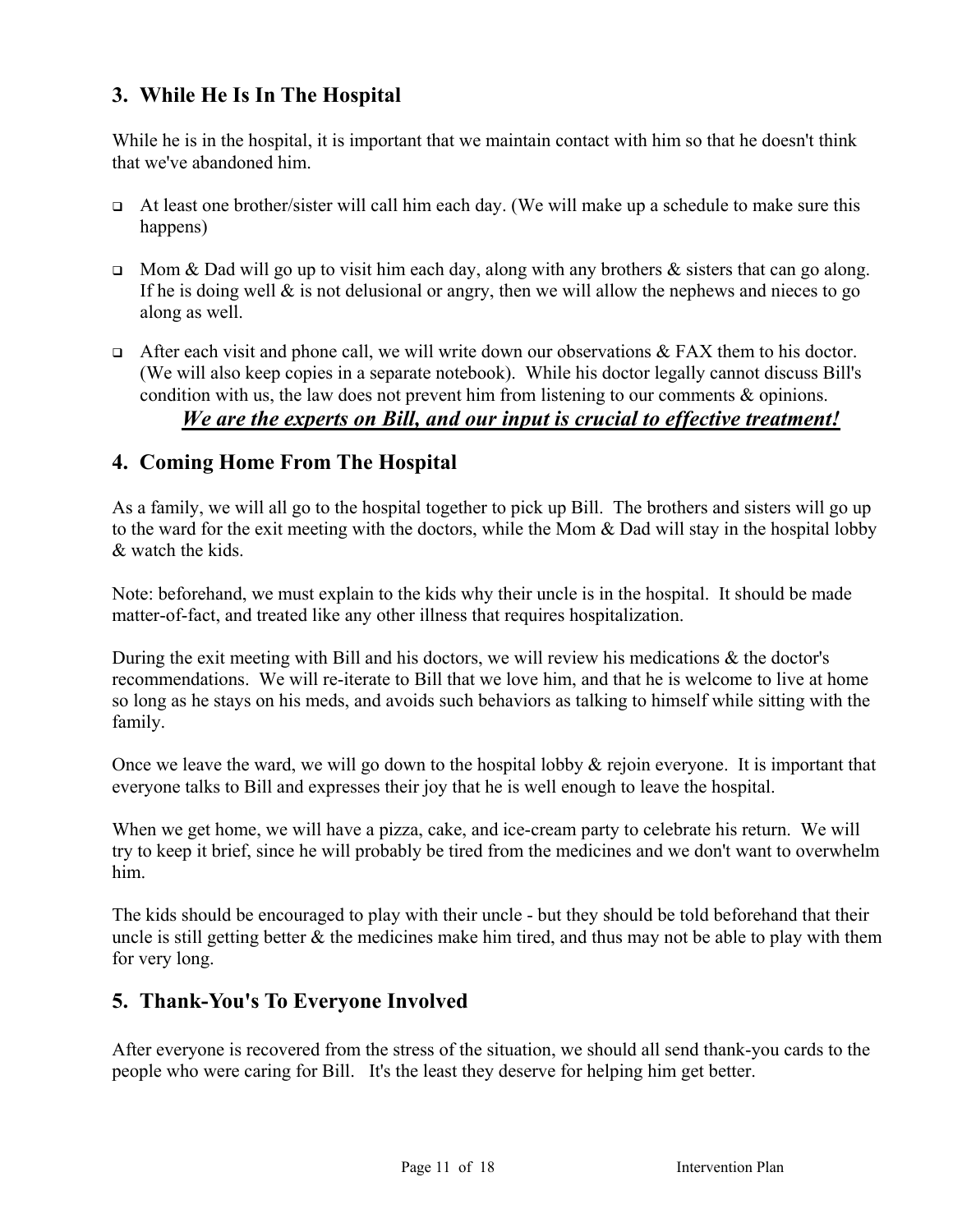#### **6. Long-Term Consequences of the Intervention**

Regardless of whether Bill gets better, he will be very angry with us. He may not talk with us again, he may not trust us again, he may not love us again. This may be especially difficult for his brothers and sisters. Bill may also reject his nieces and nephews, which could be very painful to those little children.

As a result, this action could be the most difficult thing we've ever done as a family. We have to remind ourselves that we are doing this for the love of Bill, and wanting him to get better.

If Bill is committed for an extended period of time:

- □ Do we have access to his patient records?
- $\Box$  Can we set up guardianship on finances? (representative payee?)
- □ Can we get him on SSDI?

Long-Term Issues That The Family Must Discuss;

- If Bill can't work and on SSDI, how is his medical insurance handled?
- What happens when COBRA runs out?
- How should we arrange our estates so that Bill is cared for after we are gone?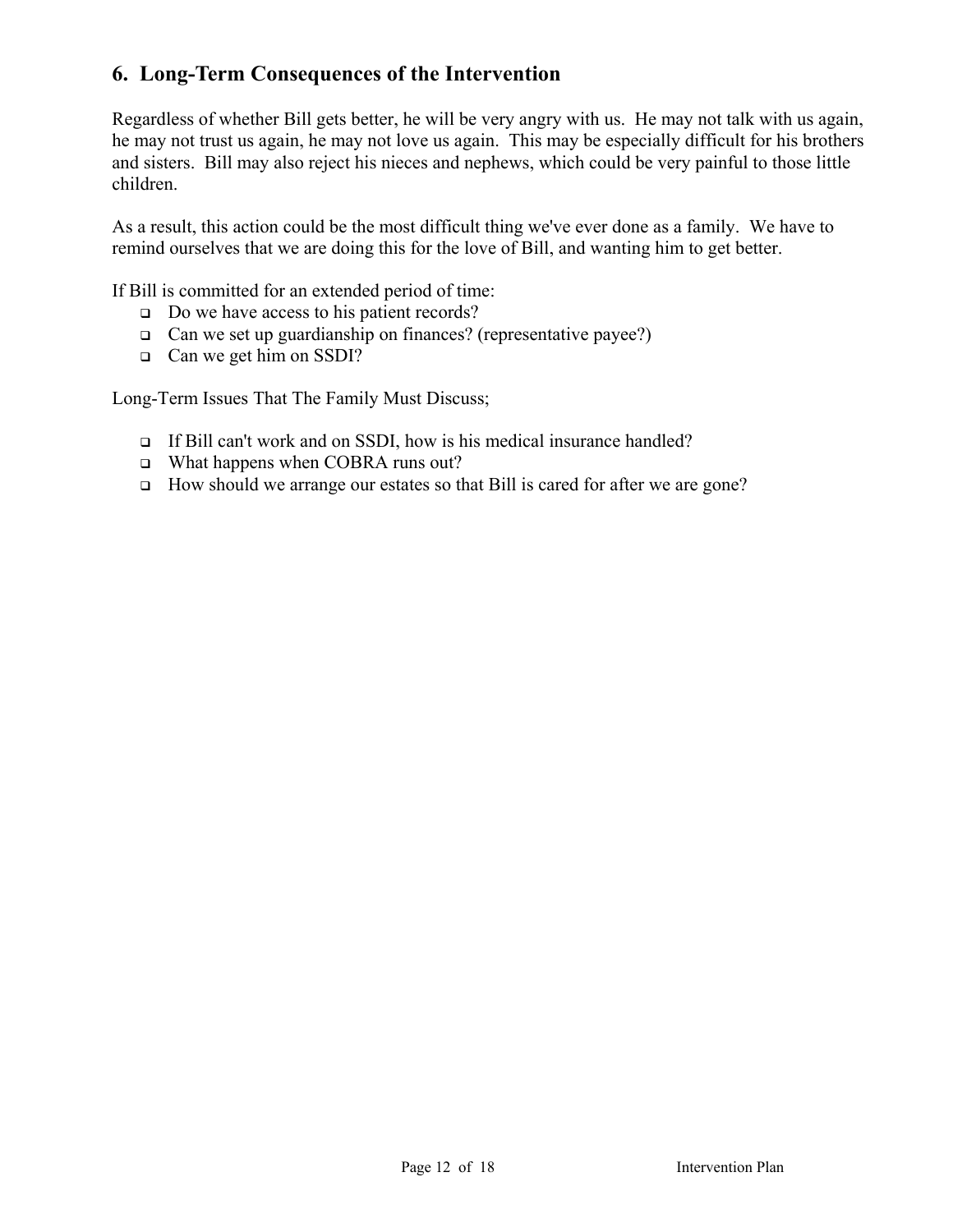#### **7. Description of Bill's Mental Condition**

Bill is schizophrenic. He was formally diagnosed in 1994 and started taking medication at that time. However, we suspect that he has showed symptoms back in 1989 (when he was 15 years old). Coworkers indicate that he started to get noticeably worse when his grandmother died in 1997.

Since the initial diagnosis he has controlled the schizophrenia with daily oral doses of anti-psychotic medicine.

However, he got progressively worse after moving in with his girlfriend, who didn't like the medicine's side-effects (fatigue and weight gain), and she encouraged him to try homeopathic medicines instead.

Bill got progressively worse during this relationship, resulting in some psychiatric emergencies that required hospitalization. The last major emergency (that the family knows of, anyway), was about two years ago in February 2000. While at work, he was convinced that someone was going to hurt him, and he locked himself into a storeroom.

In July 2001 Bill left his girfriend and moved back in with his parents.

In spite of this, Bill managed to hold a job until last year, though co-workers indicate that he consistently thought they were talking about him, or that he heard non-existent voices coming from the radio. In October 2001, he called up his employer and told them that he was resigning.

At the time he quit, all family members tried to convince him to go back, or at least arrange for a medical leave of absence. He refused, claiming there was nothing wrong with him.

Things haven't improved since he quit his job. He stays home all day, watches TV, and smokes cigarettes. He has applied for several clerical jobs, but he quit those jobs the same day he started, saying that people were talking about him.

We've noticed that he seems to flip-flop between normal behavior and psychotic behavior very quickly, sometime in the space of a minute. In addition, his parents have noticed the following behaviors:

- He walks around the neighborhood talking to himself about alleged abuse at his former job.
- $\Box$  He is often angry with everyone (he does not have any friends)
- $\Box$  He thinks that people are spying on him.
- $\Box$  He feels that his family is conspiring against him.

He has also made worrisome statements to his parents that suggest violence to himself and others, which include saying that he'll kill himself, and that he might hurt people spying on him.

However, while Bill is often angry, he is not violent, and he does not have any guns or knives.

Bill is not aware that anything is wrong. All family members have talked to him about seeing his doctors - he thinks he's fine and he doesn't need help. However, while Bill is not aware of his condition, he is very suspicious of everyone. His parents suspect that he may be searching their belongings for "evidence" of the conspiracy, and he is keenly aware of times when they've gone to the neighbors to talk about his behavior.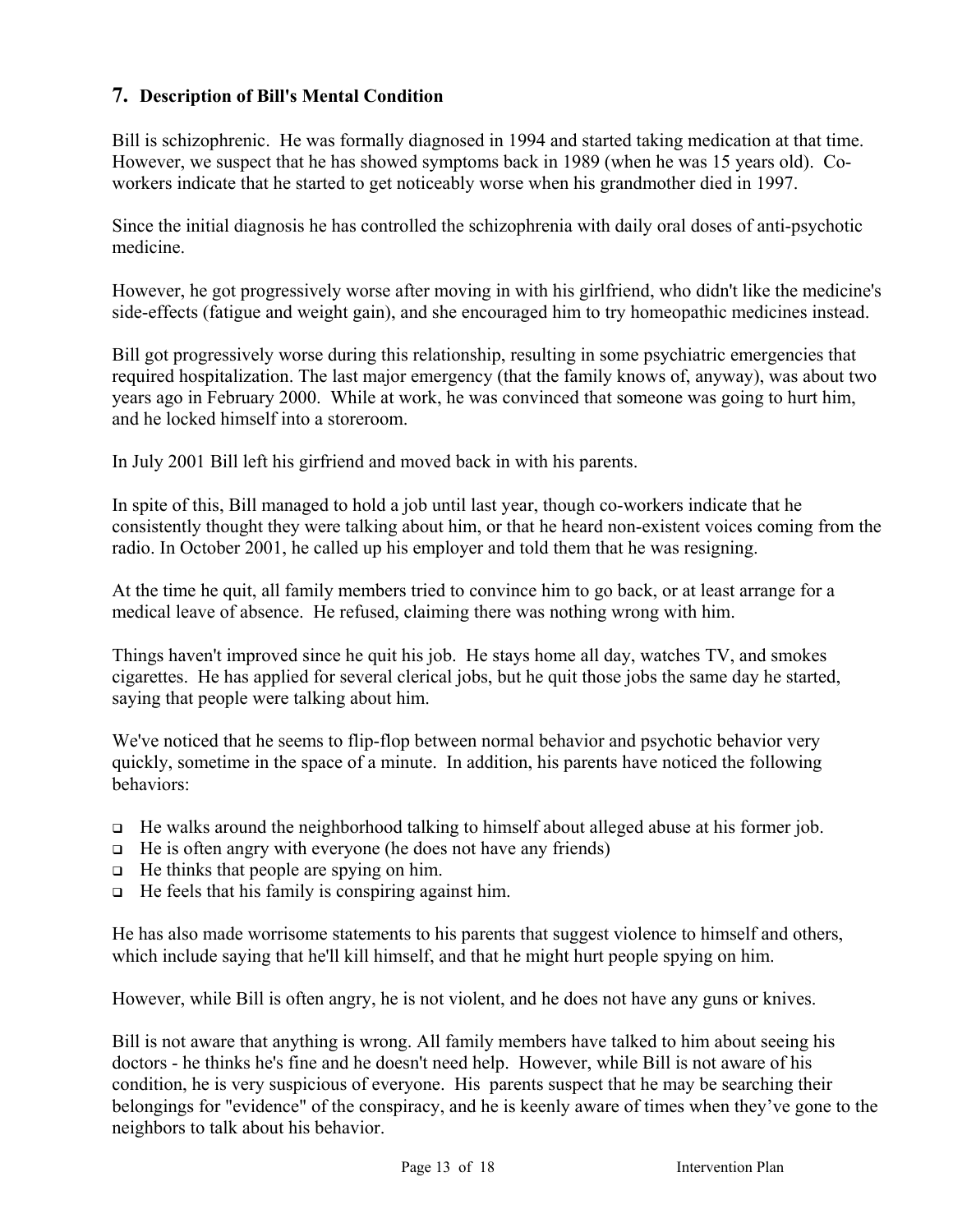We've found that firm talk seems to quiet him down. Once, when he was starting to rant, we repeated told him to "hush", and that seemed to work.

His condition is weighing heavily on the family, particularly his parents He is often angry, though he is not violent. He does not help out around the house, and does not contribute financially for food & utilities. We do not know:

- $\Box$  Whether he is taking his medication
- $\Box$  the state of his finances
- $\Box$  the last time he saw a doctor or his dentist

We are afraid that Bill will eventually do something that will endanger his health or our parent's safety. Our fears include:

- Violence/Suicide
- $\Box$  Financial crisis if Bill gets seriously ill and his health insurance runs out
- $\Box$  Our parent's health deteriorating under the strain of dealing with Bill

His family's only leverage is that Bill depends on us for room and board. From now on we will make that free room and board available only when Bill sees his doctors and takes his medicine regularly. Any deviation or backsliding means that he must live elsewhere, and that he will not have a key to the house.

The family also requires that Bill give us permission to access his medical. We want to know whether he keeps medical appointments, the results of medical tests, and whether he is getting his medication. We would also like his outpatient medication to be given in injectable form, so that we don't have to wonder whether he's taking his medication.

#### **Other Background Information:**

We suspect Bill's condition may be hereditary. He has an aunt who suffered from schizophrenia, and his grandfather's alcoholism may have been related to schizophrenia.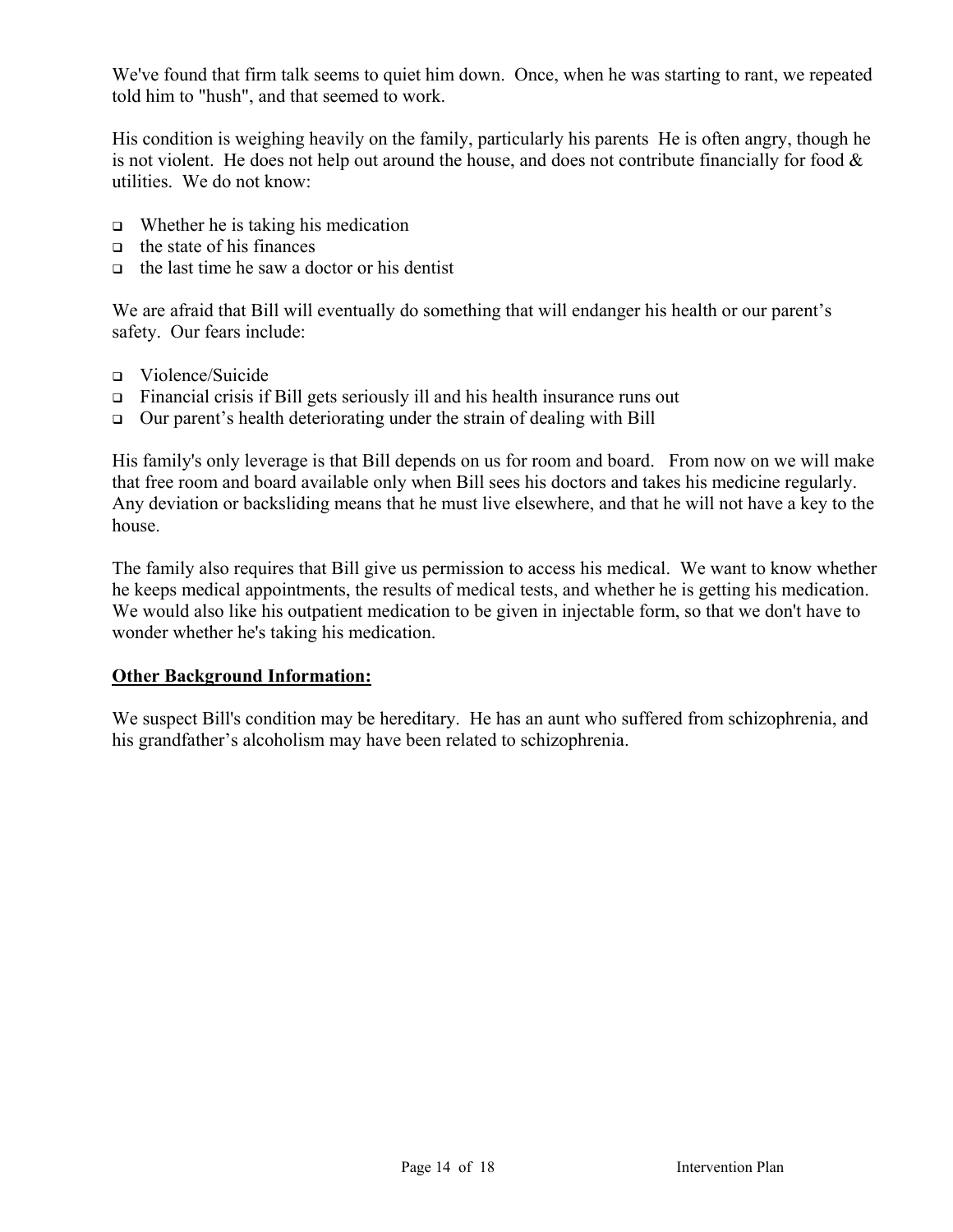#### **8. Authorization to Release Information**

Permission is hereby given to *Smallville Medical Center* to release information contained in the medical records of Bill Doe.

| <b>Full Name of Patient:</b> | <b>Bill Doe</b>  |
|------------------------------|------------------|
| Patient's Birthdate:         | November 1, 1981 |

- 1. This release shall comply with federal regulations (42 CFR part 2) and applicable state laws.
- 2. Information released to the above may not be redisclosed without further authorization by signature
- 3. This authorization is given voluntarily.

Name of persons, agencies or organization to which information may be released.

- Name: Bill and Alice Doe 123 Anywhere Street Anytown, NY 12345
- Name: Jerry Doe 456 SomeWhereElse Drive NextDoor, NJ 23456
- Name: Jane Doe Apt. 123, 105 Beech Road Stamford, CT 88888

Specific Information To Be Released:

- Results of medical tests and evaluations (*excluding* private, personal information discussed with his psychologist).
- $\Box$  Dates for medical appointments and whether the patient showed up for those appointments.
- Medicines prescribed and whether the prescriptions were filled or not.

Dates of Treatment for Which Information Is Requested: January 1, 1992 through Present.

| <b>Signature of Patient/Representative</b> | Date | <b>Signature of Witness</b> | <b>Date</b> |
|--------------------------------------------|------|-----------------------------|-------------|
|                                            |      |                             |             |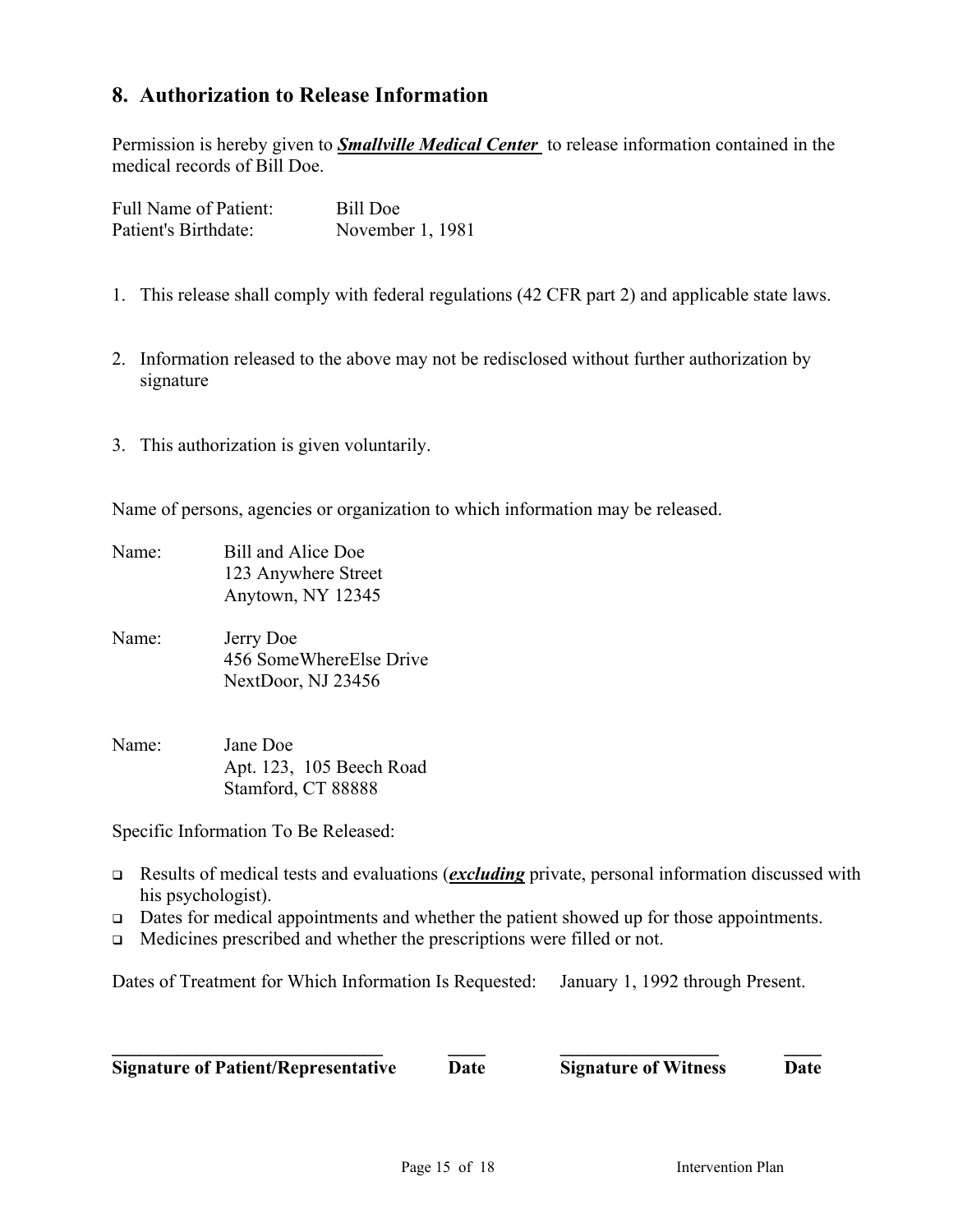### **9. Police Crisis Information Form**

**Please take this person to Local Hospital Name.**

**Important! This person is NOT a criminal. He has a mental illness. Please treat him with compassion and dignity. Thank You.**

| Name:                        | <b>Bill Doe</b> |                                                                                                                                                     |  |  |
|------------------------------|-----------------|-----------------------------------------------------------------------------------------------------------------------------------------------------|--|--|
| <b>Birthdate:</b>            |                 | November 1, 1981                                                                                                                                    |  |  |
| Age:                         | 22              |                                                                                                                                                     |  |  |
| <b>Address:</b>              |                 | 123 Anywhere Street                                                                                                                                 |  |  |
|                              |                 | Anytown, CO 12345                                                                                                                                   |  |  |
| <b>Telephone:</b>            | 123-456-7890    |                                                                                                                                                     |  |  |
| Hospital:                    | Local Hospital  |                                                                                                                                                     |  |  |
| SSN:                         | 333-44-5555     |                                                                                                                                                     |  |  |
|                              |                 |                                                                                                                                                     |  |  |
| <b>Medical Ins:</b>          |                 | Blue Cross/Blue Shield, Policy #XYZXYZ                                                                                                              |  |  |
| <b>COBRA Start Date:</b>     |                 | March 1, 2002 (COBRA coverage for 18 months from this date).                                                                                        |  |  |
| <b>Last Full-Time Job:</b>   |                 | February 1, 2000 through February 1, 2002 $\omega$ Acme Industries                                                                                  |  |  |
| <b>Primary Diagnosis:</b>    |                 | Paranoid Schizophrenia                                                                                                                              |  |  |
| Date of Last Hosp:           |                 | July 1, 1998                                                                                                                                        |  |  |
| <b>Name of Psychiatrist:</b> |                 | Dr. Jones, Local Hospital, 125-456-7890                                                                                                             |  |  |
|                              |                 | Name of Primary Care Phys: Dr. Smith, Local Medical Center                                                                                          |  |  |
|                              |                 |                                                                                                                                                     |  |  |
| Violent?                     |                 | N <sub>o</sub>                                                                                                                                      |  |  |
| Suicidal?                    |                 | N <sub>o</sub>                                                                                                                                      |  |  |
| Allergies?                   |                 | Yes – Streptomycin, Benadryl                                                                                                                        |  |  |
| <b>Blood Type:</b>           |                 | $A+$ (double-check this)                                                                                                                            |  |  |
| <b>Current Medications:</b>  |                 | Abilify                                                                                                                                             |  |  |
| <b>High Blood Pressure?</b>  |                 | No                                                                                                                                                  |  |  |
| <b>Eye Color:</b>            |                 | Blue                                                                                                                                                |  |  |
| Hair:                        |                 | Red                                                                                                                                                 |  |  |
| Height:                      |                 | 6'1"                                                                                                                                                |  |  |
| Weight:                      |                 | 225                                                                                                                                                 |  |  |
| <b>Identifying Marks:</b>    |                 | Mickey Mouse tattoo on his left forearm                                                                                                             |  |  |
| <b>Glasses:</b>              |                 | None                                                                                                                                                |  |  |
| Race:                        |                 | American Indian                                                                                                                                     |  |  |
| Photograph:                  |                 | See attached page                                                                                                                                   |  |  |
| <b>Car Make/Model:</b>       |                 | Blue Plymouth Firebird                                                                                                                              |  |  |
| Car License #:               |                 | CO 789949                                                                                                                                           |  |  |
|                              |                 |                                                                                                                                                     |  |  |
| <b>Contact Person:</b>       |                 | <b>Bill and Alice Doe</b>                                                                                                                           |  |  |
|                              |                 | 123 Anywhere Street                                                                                                                                 |  |  |
|                              |                 | Anytown, CO 12345                                                                                                                                   |  |  |
|                              |                 | Home:<br>123-456-7890                                                                                                                               |  |  |
|                              |                 | Work:<br>Bill @ 123-456-8893, Alice @ 123-234-2276                                                                                                  |  |  |
| <b>Other Information:</b>    |                 | We suspect that Bill is either not taking his medication, or not taking a high<br>enough dosage to be effective. Bill is not aware that he is sick. |  |  |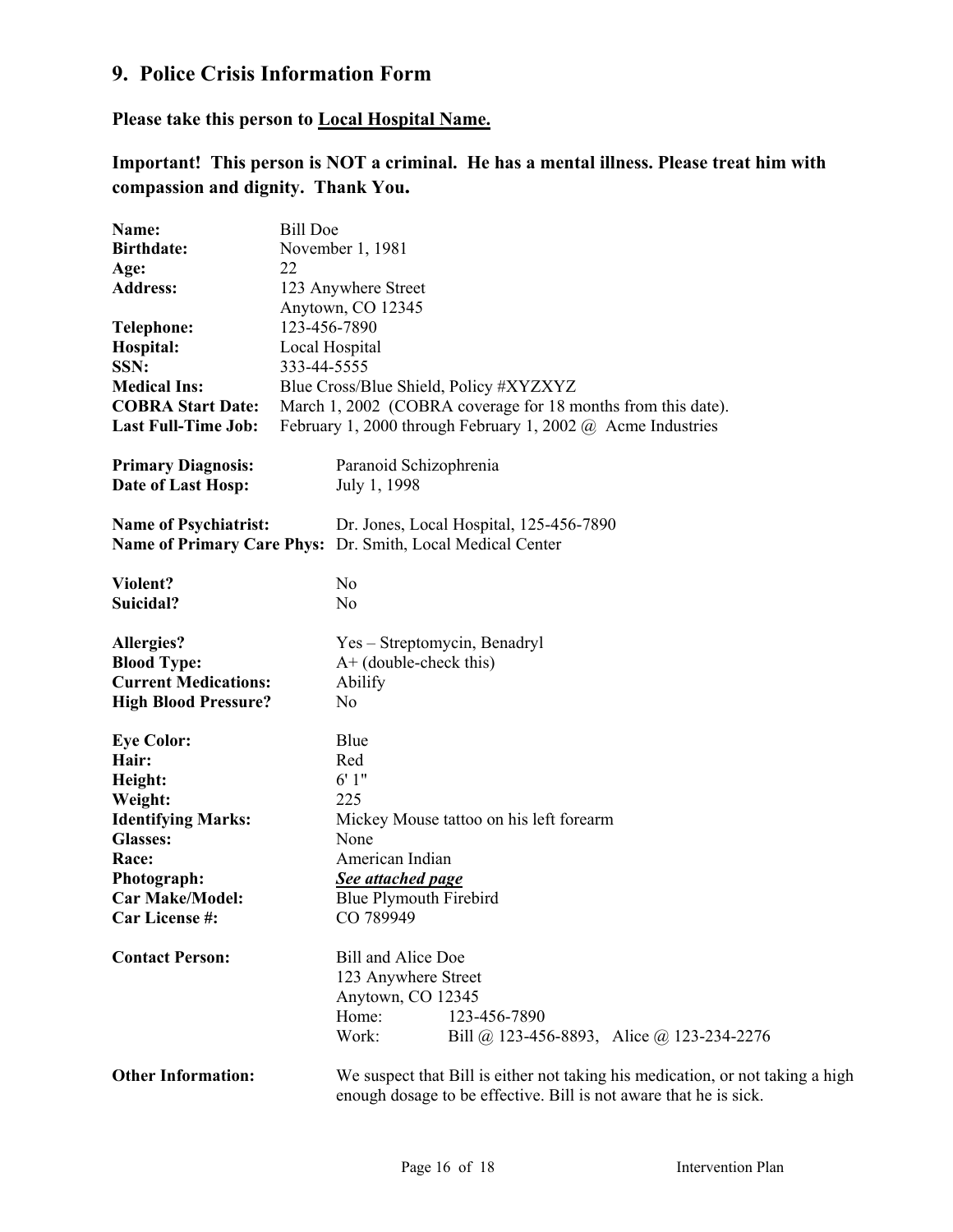#### **10. Pictures of Bill**

Actually, these are pictures of Tom Cruise downloaded from the web, but it would be cool if Bill DID look like Tom Cruise.

It's important to have pictures taken under different conditions and different moods - and especially pictures of what your relative looks when they are ill. Keep these in your plan, and have digitized pictures stored on your computer (so you can e-mail them to agencies or police, if needed).